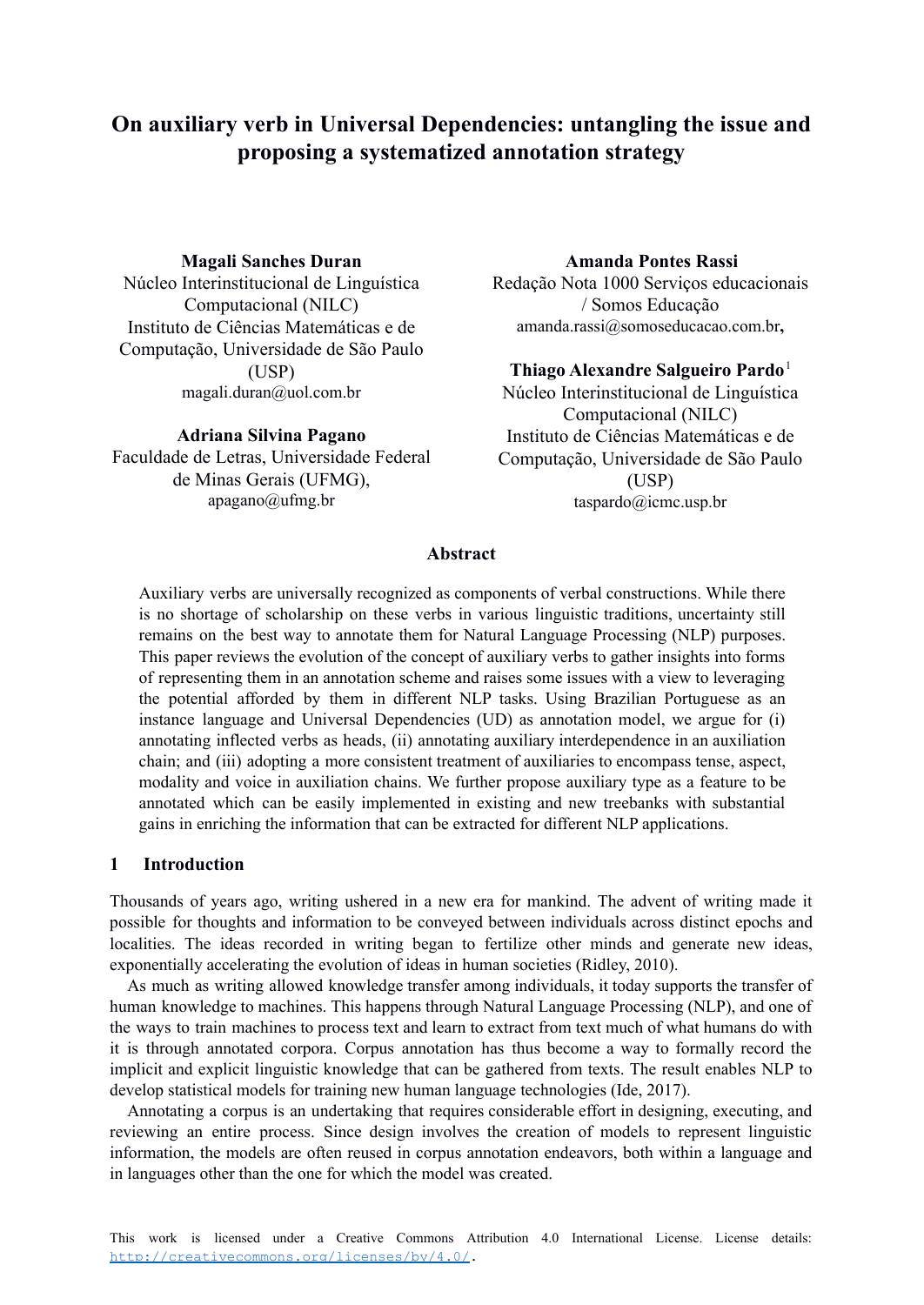One drawback of leveraging models is the fact that, because they represent facts of a language, they are to some degree dependent on the language the theory drew on for its study. The advantage of models' reuse, on the other hand, is that the use of the same annotation scheme becomes a means to compare languages. The comparison, in turn, makes it possible to create multilingual NLP applications. This is the aim of the Universal Dependencies (UD) model (Nivre 2015, Nivre 2020), which is designed to be language independent. At the time of writing, there are over 200 corpora annotated with the UD model in just over 120 languages.

The fact that many linguists and computer scientists use UD and strive to instantiate it in their languages has promoted numerous discussions around its guidelines. One such discussion revolves around auxiliary verbs. Some languages, for instance, have opted for tagging tense and passive voice auxiliaries as AUX; others include modal verbs under this tag, and still others add aspectual verbs to the set. While UD does not require languages to follow a single standard, it recommends that only strongly grammaticalized auxiliary verbs be annotated as such. This, in turn, raises further discussion as to where to draw the line for an auxiliary to be considered fully grammaticalized.

This paper grew out of a concern on how to best represent auxiliary verbs in UD scheme towards building a proposal to leverage the full potential afforded by them in different NLP tasks. Drawing on Brazilian Portuguese, we contend that there are substantial gains to be obtained from (i) annotating auxiliaries as heads; (ii) annotating auxiliary interdependence in an auxiliation chain; and (iii) adopting a more consistent treatment of auxiliaries to encompass tense, aspect, modality and voice in auxiliation chains. We further propose auxiliary type as a feature to be annotated for the purpose of enriching information to be tapped from treebanks. Our proposal offers several benefits to NLP tasks, such as enhancing detection of subjects for information extraction by annotating inflected verbs as heads; temporal reference detection by relying on tense and aspect auxiliaries; and speculation detection by leveraging modal auxiliaries as cues for that task.

In Section 2, we briefly review the evolution of the concept of auxiliary verbs, highlighting the points that are important to our discussion. Section 3 discusses the auxiliation process and provides examples in Brazilian Portuguese for four types of auxiliaries: tense, aspect, modality and passive voice diathesis. In Section 4, we exemplify ways to annotate auxiliary verbs in UD, discussing their pros and cons and presenting a proposal to reduce different forms of annotation to an interpretation of auxiliaries common to all of them. Section 5 concludes our study.

#### **2 Contributions over time towards the concept of auxiliary verbs**

The topic of auxiliary verbs has been extensively discussed in the last decades, a thorough review being outside the scope of this paper. We will focus hence on the works that most contributed to advancing discussions of the auxiliary verb concept, since this concept is fundamental to the decisions about the UD annotation scheme we would like to argue for.

Our review begins with Tesnière (1959), an author who compared auxiliaries to free morphemes, though ascribed to them a distinctive nature of being inflectional. Auxiliary verbs, for Tesnière, help other verbs enable a subcategory transfer (in his account, of tense and voice) and are totally devoid of semantic content. Auxiliaries are classified as compound verb forms, as opposed to simple forms, and operate with auxiliated ones. Tesnière described auxiliary verbs as those assuming grammatical functions whereas auxiliated verbs contribute with the semantics. Being acquainted with English grammar (he mentions the verb *do* as an auxiliary), he admitted other functions of auxiliaries, which he suggested when he used *etc*. in: "One distinguishes between auxiliaries of tense (past, future), auxiliaries of voice (passive), etc." (Tesnière, 1959, p. 403).

Benveniste (1974) elaborated on Tesniere's description, recognizing verbal chains of auxiliaries of tense, modality and diathesis (voice). The author coined the term *auxiliation* to refer to a process that syntagmatically joins an auxiliating form to an auxiliated one, avoiding the use of the term *auxiliary*. For simplicity, we adopt the term *auxiliary verb*, even when referring to Benveniste's work.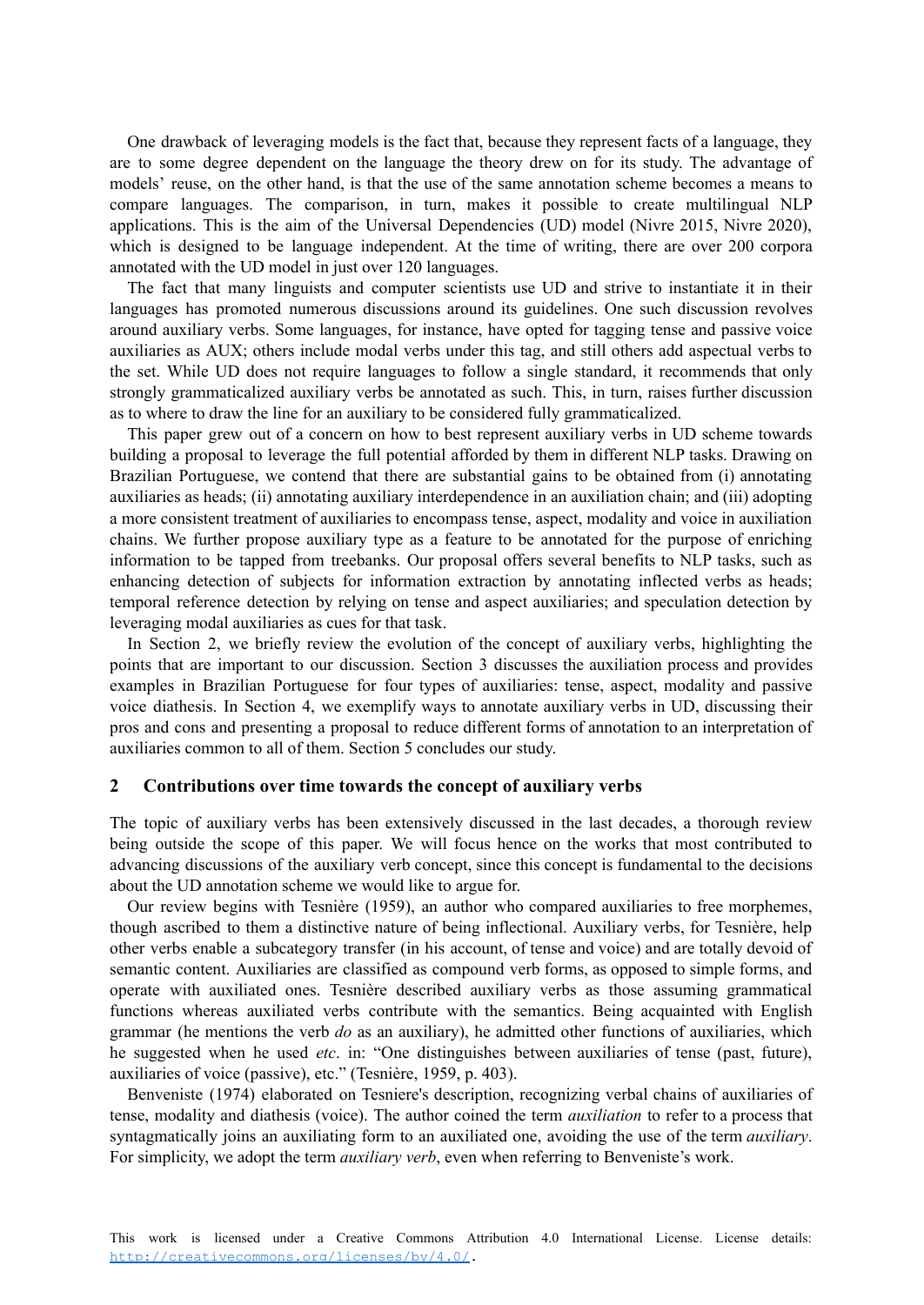By including modal verbs as a further type of auxiliation, Benveniste evidenced that auxiliation chains are longer and more complex than previously believed; yet he did not include aspectual verbs among auxiliaries. Another important contribution by Benveniste was to show that there is sequential order for auxiliary verbs to occur, namely, modal - temporal - passive voice - full verb, within a process he called *over-auxiliation*. Despite acknowledging that an auxiliary verb is the verb that takes person, number, mood, and tense inflections in a compound form and showing compound forms made up by up to three types of auxiliary functions (tense, modality, and passive voice diathesis), Benveniste did not expand on the fact that, in the case of longer chains, auxiliaries after the first one do not take inflections. Neither did he explicitly state that the second auxiliary in a chain is auxiliated by the first one and so on. He did state, however, that an auxiliary of passive voice diathesis is always the last one in a chain before a full verb, because no auxiliary verb can undergo passive voice diathesis.

Another relevant contribution to the concept of auxiliary verbs was made by studies of grammaticalization, mainly after the 1990s. Heine (1993) does a survey of the different ways languages express features of tense, modality and verbal aspect, pointing out that the lack of agreement around a concept of auxiliaries is largely due to the diversity of phenomena. For Heine, one of the sources for linguists' disagreement can be traced to Chomsky's AUX, a universal category he introduced in 1956, which is in fact not directly related to auxiliary verbs. Heine's review shows that auxiliary verbs have been at times considered as main verbs, as non-autonomous verbs, and still as a different grammatical category of verb altogether. Likewise, in dependency grammars, auxiliary verbs are usually considered as dependent by some authors while others posit them as heads. Steele (1994, p.818) praised Heine's work for his survey of views on auxiliary verbs, but criticized him for not tackling issues such as which verb is head and which one is dependent in dependency relations.

Kuteva (2001), who set out to complete the work of Heine, remarked that the big problem is the fact that some linguistic traditions disregard the dynamic character of the process of auxiliation, which prevents new auxiliaries arising in languages from being recognized. For her, auxiliation is an ongoing process and auxiliary verbs can be found at various stages in this process. There is thus no limited set of auxiliary verbs and one cannot separate auxiliary verbs from the verbs that gave rise to them.

Andersen (2006) agrees that auxiliation is a dynamic process, "so the class is continually losing and acquiring new members" (p.4). The author compares auxiliary constructions in over 800 languages and concludes: "There is no, and probably cannot be, any specific, language independent formal criteria that can be used to determine the characterization of any given element as a lexical verb or an auxiliary verb." (p.5). He makes an important distinction between inflectional and semantic heads. The former encodes features responsible for making the construction to be grammatical, whereas the latter determines valence (argument structure). In some languages, the inflectional and the semantic heads are conflated, as the full verb is the one bearing inflections. In others, the inflectional head is the auxiliary and the semantic head is the full verb. Therefore, depending on the annotation purpose, dependence relations may prioritize the inflectional or the semantic head<sup>1</sup>.

Krug (2012) discusses the grammaticalization of auxiliary verbs and illustrates the process of full verbs becoming auxiliaries for the English language. According to the author, and for this he draws on Bolinger (1980, apud Krug, 2012), it suffices for a verb to receive a complement in infinitive form to enter a path of grammaticalization. Krug cites the following characteristics of auxiliaries:

- they may coexist with a full homonymous verb;
- they contribute to expressing tense, aspect and modality (known as TAM);
- they do not occur alone, except in cases of elliptical full verbs (easily recoverable in context);
- they are complemented by verbs in non-finite forms (gerund, participle and infinitive).

<sup>&</sup>lt;sup>1</sup> In fact, Andersen (2006) basically recognizes three patterns of auxiliary verb construction inflections: AUX-headed (the auxiliary is the inflected verb), which is the most common pattern; LEX-headed (the full verb is the inflected verb, as in Eneats, Bulgarian, Macedonian, Hatam, Koiari and Kwerba); and doubled inflections (both auxiliary and full verbs inflect, as in Gutob, Mombelo and Mumbami).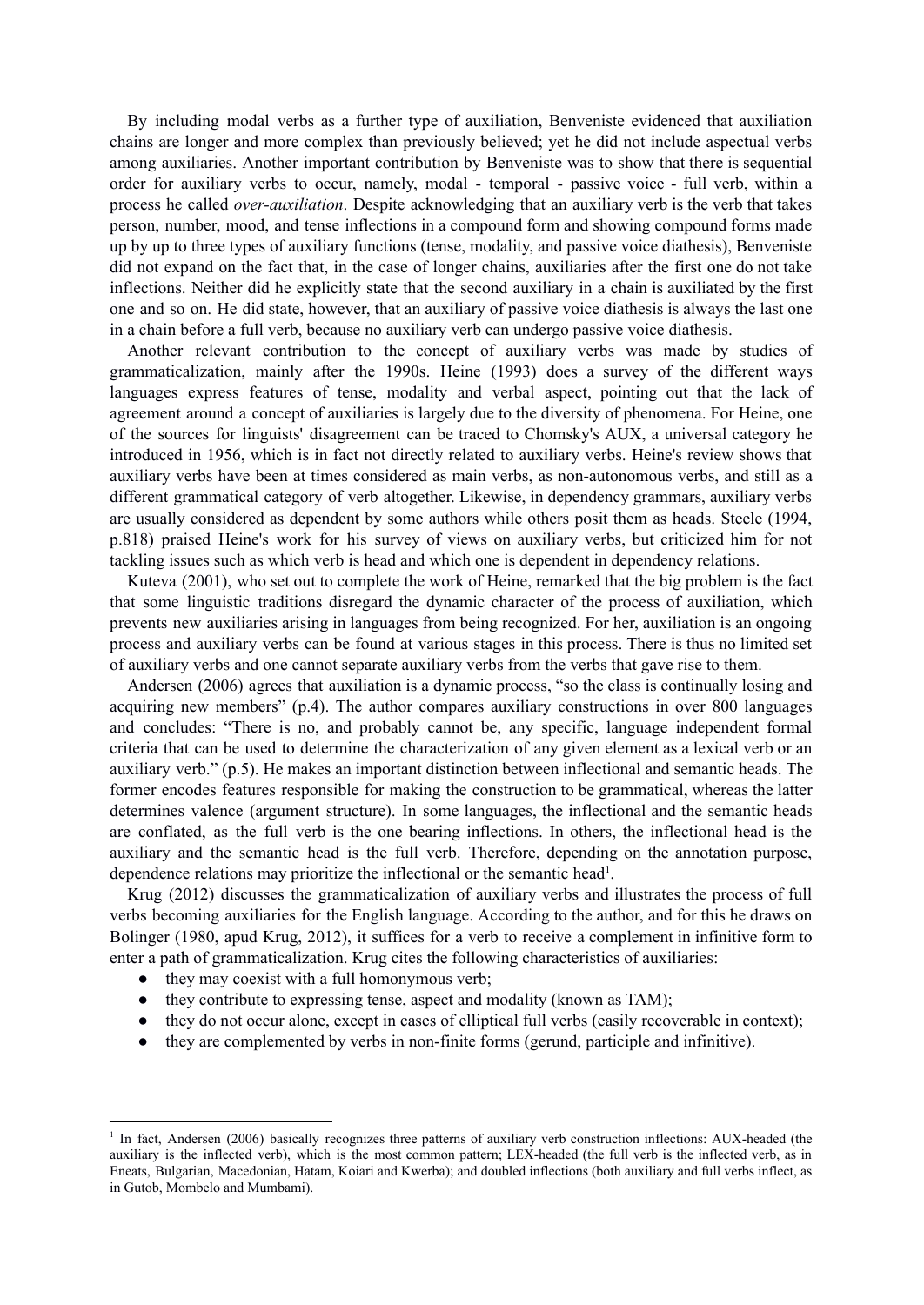Krug acknowledges the fact that auxiliaries for passive voice diathesis and negative and interrogative constructions are considered by some linguists, but he does not include them in his account.

## **3 Discussion**

Prior to Benveniste, an auxiliary construction was seen as a set of verbs complementing each other: one of them expressing grammatical features and the other semantic ones. Benveniste posited *over-auxiliation* and included modal verbs in the auxiliation process. The chain of over-auxiliation, including aspectual verbs, conforms to the following sequence of occurrence: modal - temporal aspectual - passive voice - full verb (see Figure 1). Over-auxiliation is of key importance for corpus annotation, though it is still under-explored in accounts on the matter. Bearing in mind that each auxiliary verb imposes a non-finite form on the auxiliated verb, we can argue that, except for the first auxiliary, which holds inflections, all the other auxiliaries in a verbal chain are, concomitantly, auxiliated by a preceding verb and auxiliary to the following one, as shown in Figure 1. This implicates that the traditional labor division ascribed to auxiliary verbs as representing grammatical functions and full verbs as representing semantic functions cannot be sustained.



Figure 1: Auxiliary chain showing over-auxiliation process

Verbs in Figure 1 can be thus analysed:

- devia [dever (should)], auxiliary of modality, requires the auxiliated to be an infinitive form; therefore, the verb auxiliated by *devia* is the verb *ter*.
- **ter [ter (have)]**, auxiliary of tense, requires the auxiliated to be a past participle form; the verb auxiliated by *ter* is the verb *começar*. *ter* is auxiliated by *devia* and is auxiliary to *começar*.
- **começado [começar (start)**], auxiliary of aspect, requires the auxiliated to be an infinitive form and to be introduced by the preposition *a*; the verb auxiliated by *começar* is the verb *ser*. Therefore, *começar* is auxiliated by *ter* and is auxiliary to *ser*.
- **ser [ser (be)]**, auxiliary of passive voice, requires the auxiliated to be a past participle form. The verb auxiliated by *ser* is the verb *implantar* (past participle: *implantado*), which is the full verb in this sentence. Therefore, *ser* is auxiliated by *começar* and auxiliary to *implantar*.
- **● implantado [implantar (implement)]** is a full verb, auxiliated by *ser*.

A productive way to explore the concept of auxiliation is to focus on the concept of auxiliated verb rather than on the concept of auxiliary verb. An auxiliated verb may be an auxiliary or a full verb. An auxiliated verb is a verb that takes the non-finite form required by its auxiliary, is introduced by the preposition (if any) required by its auxiliary, and has the same subject as its auxiliary. Therefore, we may have an auxiliation chain whenever all verbs in a chain share the same subject. However, we cannot affirm that the verbs in a chain sharing the same subject are auxiliaries followed by a full verb, as it depends on which verbs will be considered auxiliary in each work and for what purpose. In auxiliation verbal chains, the first verb is only auxiliary and the last verb is only auxiliated (full verb), but the verbs in between are both auxiliary and auxiliated, which shows that these two categories are not mutually exclusive.

The question to be posed is not whether a verb is an auxiliary, but whether it is an auxiliary in a given chain and what can be leveraged from its annotation. This approach makes it possible to overcome the much debated need to define a list of auxiliary verbs. Discussions about whether a verb is an auxiliary or not have always been based on comparing verbs with prototypical auxiliaries, i.e.,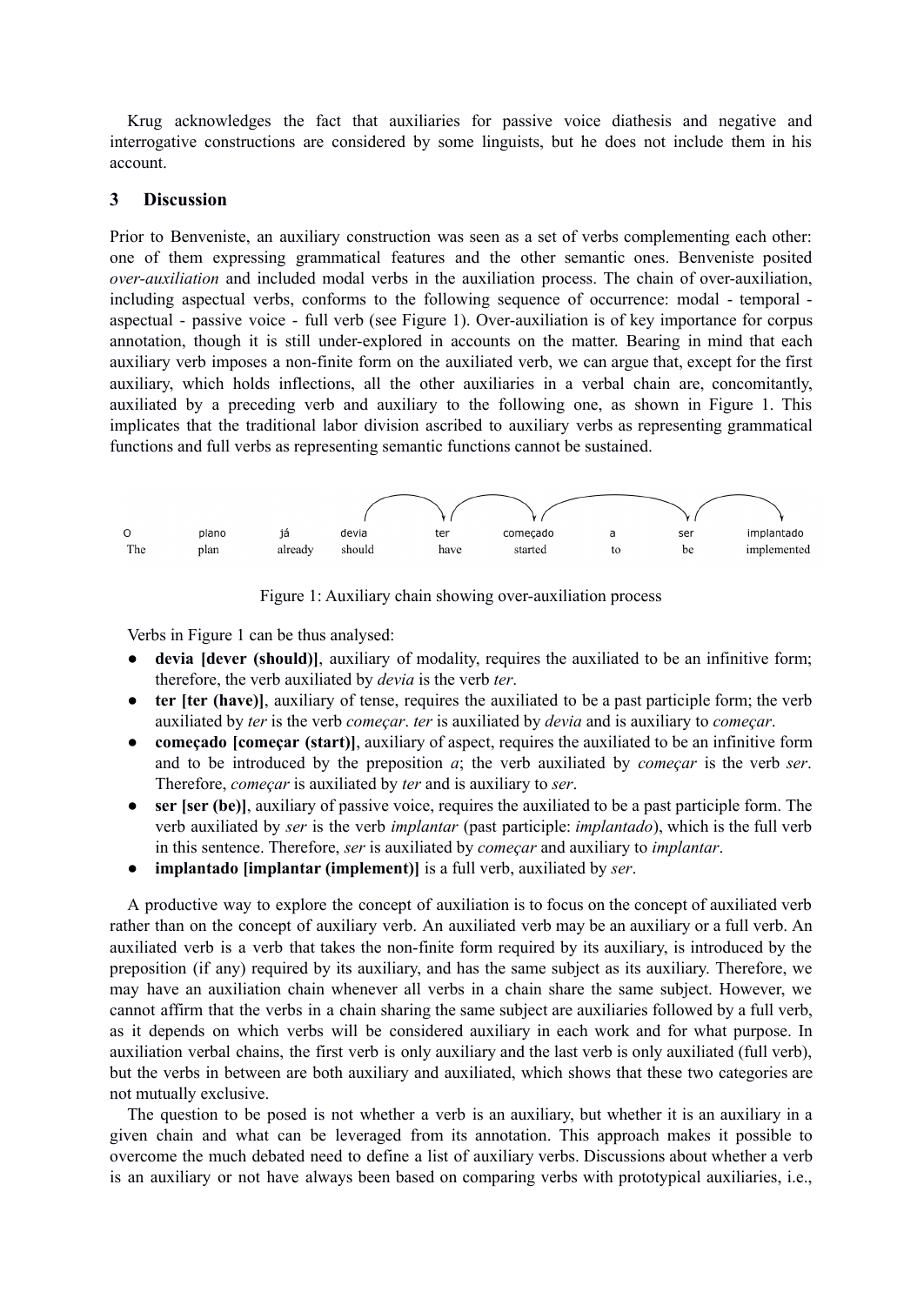those whose grammaticalization process is well advanced. In English, some auxiliaries (*can*, *may*, *might*, *should*) are fully grammaticalized to the extent that they do not compete with homonymous full verbs, do not require *to* to introduce the auxiliated verb, and do not require another verb to construct a negative and an interrogative form<sup>2</sup>. In other languages, such as Brazilian Portuguese, auxiliary verbs are at different stages in the grammaticalization process.

Several scholars have tackled the task of describing auxiliary verbs in Brazilian Portuguese. Among them, Pontes (1973) and Lobato (1975) are two particularly exhaustive accounts, each exploring likely criteria to classify a verb as an auxiliary one. Pontes (1973) takes a syntagmatic view on auxiliaries and discusses interdependence relations between auxiliary and auxiliated verbs. Lobato (1975) performs different probes to try to differentiate auxiliary from non-auxiliary verbs. More recently, Ilari & Basso (2014) systematize criteria to assign auxiliary status to a given verb, considering all instances found in corpora regardless of the degree of grammaticalization a verb is still exhibiting. When it comes to grammar textbooks, lists of auxiliary verbs can be found in most of them, no two lists being alike, which shows the variety of criteria and stances taken by grammarians in Brazil.

Drawing on Portuguese as a sample case, we would like to argue for a view on auxiliary verbs as verbs in their own right, implicating that a verb can be an auxiliary verb in some uses and a full verb in others, in the latter operating to help construe a variety of meanings. While they may be semantically weak, auxiliary verbs have a strong role in the syntax of the clause, its finite form agreeing with the subject and dictating the form of their auxiliated verbs. Auxiliary verbs can take part in a chain of several auxiliary verbs and be modified by adverbs, which sets them apart from fully-grammatical words. To better grasp the behavior of each auxiliary type in Brazilian Portuguese, we will briefly address four main groups (tense, modality, aspect and passive voice diathesis) and their characteristics below.

#### **3.1 Auxiliaries of tense**

Brazilian Portuguese expresses tense basically through morphological desinence. The so-called tense auxiliaries *ter* and *haver* are used to express a previous past event within the past itself (1) and a previous future event within the future (2). For this reason, *ter* and *haver* are tense auxiliaries in some environments only, as in the following examples.

- (1) Quando olhei, ele já **havia atirado**. (When I looked, he **had** already **shot**.)
- (2) No dia que você vier eu já **terei partido**. (The day you will arrive I **will be gone**.)

As seen above, both *ter* and *haver* require the auxiliated verb to be a past participle form. However, a past participle form is not a criterion sufficiently strong to single out occurrences of *ter* and *haver* as tense auxiliaries. *Ter* may combine with a past participle form in other tenses to express aspect (3) and resultative constructions<sup>3</sup> (4).

- (3) Ele **tem vindo** aqui todos os dias. (He **has been coming** here every day.)
- (4) Ele **teve aprovado** seu visto só ontem. (He **had** his visa **approved** only yesterday.)

In the case of *haver*, this verb may be followed by a past participle form, which is not actually a verb, but a noun. In such cases, *haver* is not an auxiliary verb. This is the case of (5) and (6):

| $(5)$ Não                                          | houve | <b>comunicado</b> prévio        |  | dos    | organizadores |  |  |  |
|----------------------------------------------------|-------|---------------------------------|--|--------|---------------|--|--|--|
| Not.                                               | had   | communicated <sup>4</sup> prior |  | of the | organizers    |  |  |  |
| There was no prior notification by the organizers. |       |                                 |  |        |               |  |  |  |

<sup>2</sup> Among less grammaticalized auxiliaries in English, Osborne & Gerdes (2019) point out *be going to.*

<sup>&</sup>lt;sup>3</sup> Resultative constructions resemble a kind of diathesis where the subject has the semantic role of benefactive. Diathesis is the alternation of semantic roles: in the passive voice diathesis, the patient is the subject; in the causative diathesis, the cause is the subject.

<sup>4</sup> The word *comunicado* is the past participle of the verb *to communicate* and means both *communicated* and *notification*. Many past participles in Portuguese are employed as true nominals.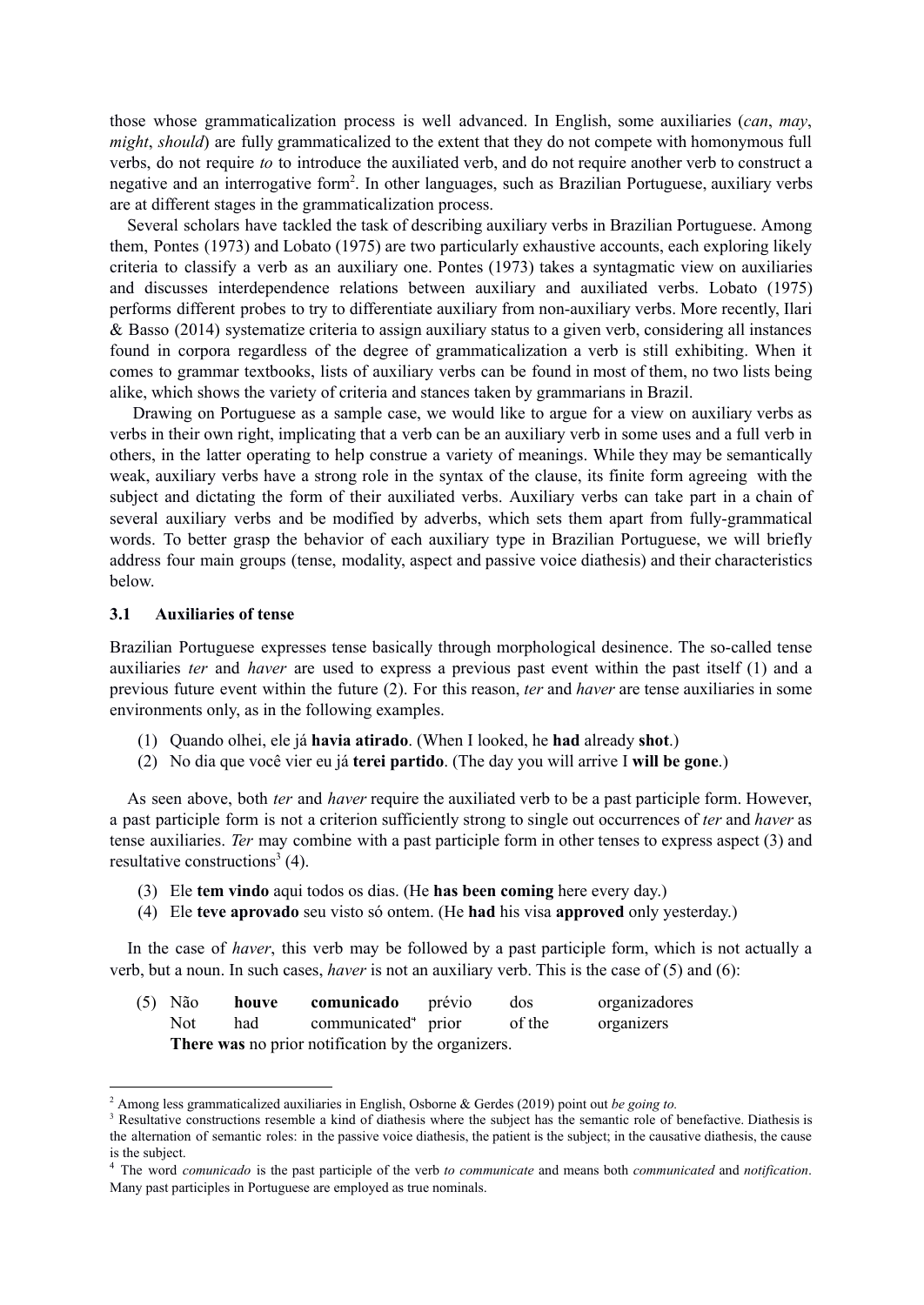| $(6)$ Não                        | há   | sentido           | em | fazer | 1SSO |  |  |
|----------------------------------|------|-------------------|----|-------|------|--|--|
| Not –                            | have | felt <sup>5</sup> | 1n | to do | this |  |  |
| There is no sense in doing that. |      |                   |    |       |      |  |  |

In examples 5 and 6, *comunicado* and *sentido* are nouns and not verbs. In both, *haver* construes existence and is inflected in present and perfect tenses, i.e., it is not an auxiliary of tense.

## **3.2 Auxiliaries of modality**

Brazilian Portuguese has two modal verbs that are more highly grammaticalized than others: *poder* and *dever*. Both express several types of modality: permission, obligation and possibility. *Poder* has no homonymous full verb, but *dever* does [*dever* (*to owe*)]. There are several less grammaticalized modals like, e.g., *tentar* (*to try*). Some of them can be used as full verbs as is the case of *saber* (*to know*) and some of them, as is the case of *pretender* (*to intend*) and *querer* (*to want* or *would like to*), can also take a finite clause as a complement, its subject not being the same as the one of the main clause. However, whenever followed by an infinitive, those verbs share the same subject. These two possibilities are illustrated by examples (7) and (8).

- (7) Você **quer marcar** uma consulta semana que vem? (**Would you like** to **schedule** an appointment next week?)
- (8) Você **quer** que eu **marque** uma consulta semana que vem? (**Would you like** me to **schedule** an appointment next week?)

The particular behaviour of modal verbs mentioned above tends to exclude such verbs from traditional lists of modal verbs in Portuguese<sup>6</sup>. However, for NLP, verbs like *pretender* (to intend), *querer* (to want), *saber* (to know), *tentar* (to try), etc. followed by an infinitive verb are important cues for deducing whether an event has occurred or whether a statement is a fact or mere speculation.

Modal verbs in Brazilian Portuguese are in a stage of grammaticalization in which they have not lost their semantic load, since even the most grammaticalized one, *poder*, is polysemous: it construes permission (9) or probability (10). The same holds for *dever*, which construes obligation (11) or probability (12):

- (9) Você **pode entrar**, se quiser. (You **may come** in if you want.)
- (10) **Pode chover** hoje à noite. (It **may rain** tonight.)
- (11) O funcionário **deve usar** uniforme todos os dias no trabalho. (Employees **must wear** their uniform every day at work.)
- (12) O atraso **deve ser** por causa da chuva. (The delay **must be** due to the rain.)

Grammaticalization studies point out that there may be verbs at various stages in the grammaticalization process regarding their use as auxiliaries and this seems to be the case for many modal verbs in Brazilian Portuguese.

#### **3.3 Auxiliaries of Aspect**

Aspectual verbs express how events occur in time. The meaning of aspect can be readily grasped through examples of some of its subcategories: frequentative (informing an event repeats frequently), inchoative (informing an event has started) and terminative (informing an event has finished).

<sup>5</sup> The word *sentido* is the past participle of the verb sentir (*to feel* and means both *felt* and *sense*.

<sup>6</sup> In fact, some modal verbs such as *querer*, *desejar*, *pretender* are classified as full verbs realizing mental processes in systemic-functional descriptions of Portuguese. Likewise, in some accounts on auxiliary verbs, modals do not fulfill all the criteria to be considered auxiliary verbs (cf. LOBATO, 1975).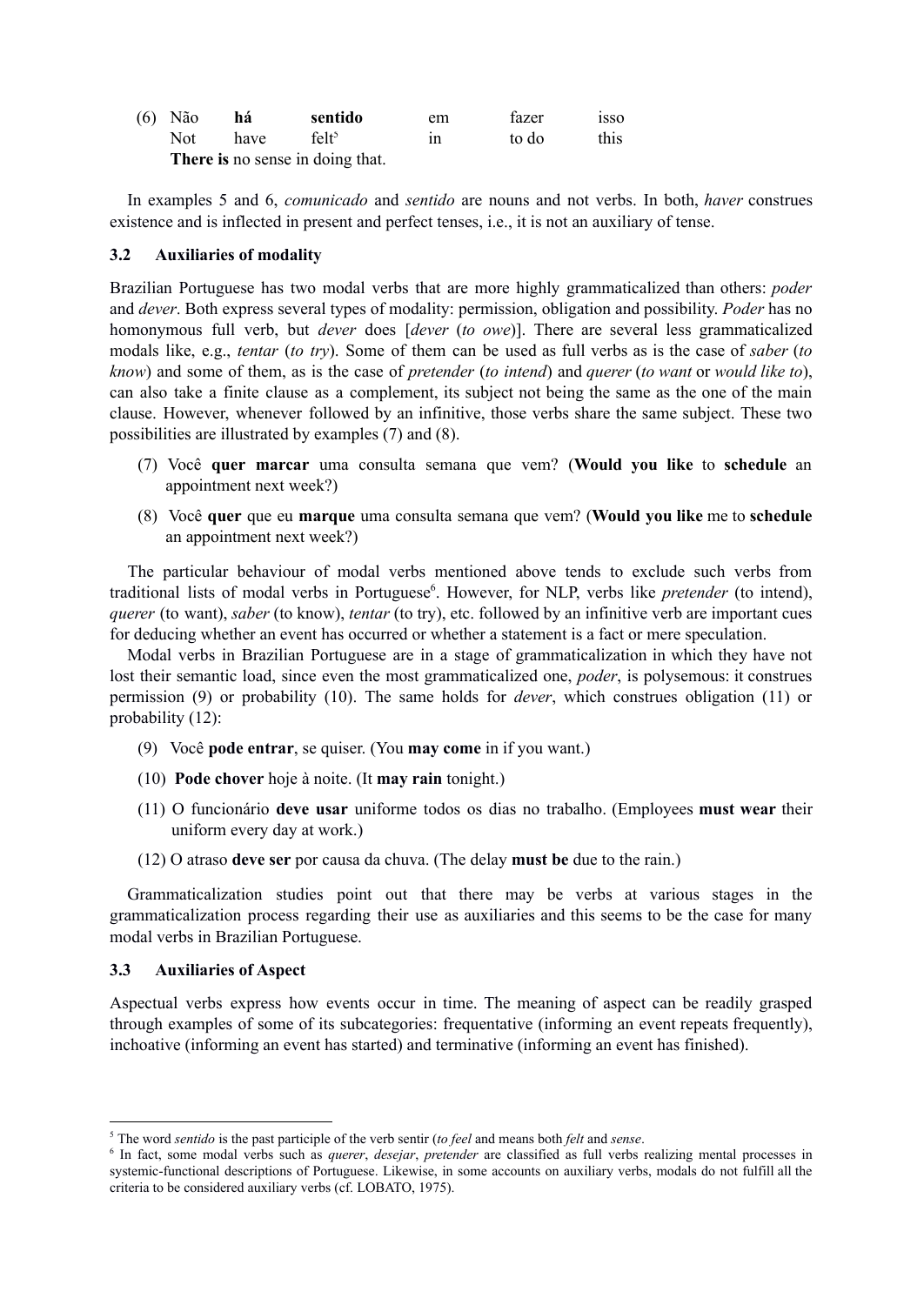There are aspectual verbs in Brazilian Portuguese that convey information on the event. For example, the aspectual verb *chegar a* (literally *arrive to*) followed by an infinitive signals the event took place some time ago and lasted for a while, but did not persist.

(13) Ele **chegou a pensar** em abandonar o Brasil He arrived to think in to abandon the Brazil He **even thought** about leaving Brazil for good.

If we did not take into account the dynamic character of the process of auxiliation, as pointed out by Kuteva (2001), we would not be able to recognize new aspectual verbs arising in Portuguese. For example, the verb *dar de* [*dar* (give)], followed by infinitive, informs the event has become a habit:

- (14) Ele **deu de assistir** filmes de terror ultimamente He gave of watch movies of horror lately He **took to watching** horror movies lately.
- (15) Eu **dei de suspeitar** de todo mundo depois que fui enganada I gave of suspect of all world after that was deceived I **became suspicious** of everyone after I was deceived.

Besides being prolific, aspectual verbs are the least grammaticalized verbs in Brazilian Portuguese. Some compete in interpretation with full verbs, as is the case of *acabar de* [*acabar* (finish)], which, followed by an infinitive introduced by the preposition  $de^7$ , is aspectual in (16) and full verb in (17).

- (16) O filme **acabou de começar** The movie finished of to start The movie **has just started**.
- (17) Ele já **acabou de ler** o livro. (He has already finished reading the book.)

### **3.4 Auxiliary of passive voice**

In Portuguese, the passive voice may be constructed by the auxiliary verb *ser* (to be) followed by a past participle (which we call analytic passive voice) or by adding the pronoun *se* to a transitive verb (which we call synthetic passive voice). In analytic passive voice, the subject is the prototypical patient and comes to the right of the verb *ser*:

(18) As cartas de sentença **foram assinadas** pelo juiz. (The sentencing letters **were signed** by the judge.)

Unlike the auxiliary verbs of tense, which also require the participle form of their auxiliated, the participle of the passive voice is not invariable: it agrees in number and gender with the subject of the passive voice (in Portuguese, number and gender are typical inflections of nouns, while the typical inflections of verbs are mood, person, number, and tense). This fact enables us to verify agreement between verb and subject regardless of which verb is the head of the subject dependency relation.

In Portuguese, only the passive voice auxiliary is fully grammaticalized and may occur in all verb tenses. Tense auxiliaries are well grammaticalized, but need to be annotated as such, though only in some verb tenses. Modals and aspectual verbs are less grammaticalized, but this does not mean their annotation is less important for NLP.

<sup>&</sup>lt;sup>7</sup> One feature of aspectual verbs that poses a challenge to their annotation as auxiliaries in UD is the fact that most of them require a preposition to introduce the auxiliated verb. UD does not provide a specific dependence relation to link this preposition to one of the verbs (since the preposition neither marks case, nor introduces a subordinate clause). We have opted for annotating prepositions for verb and noun arguments as ADP.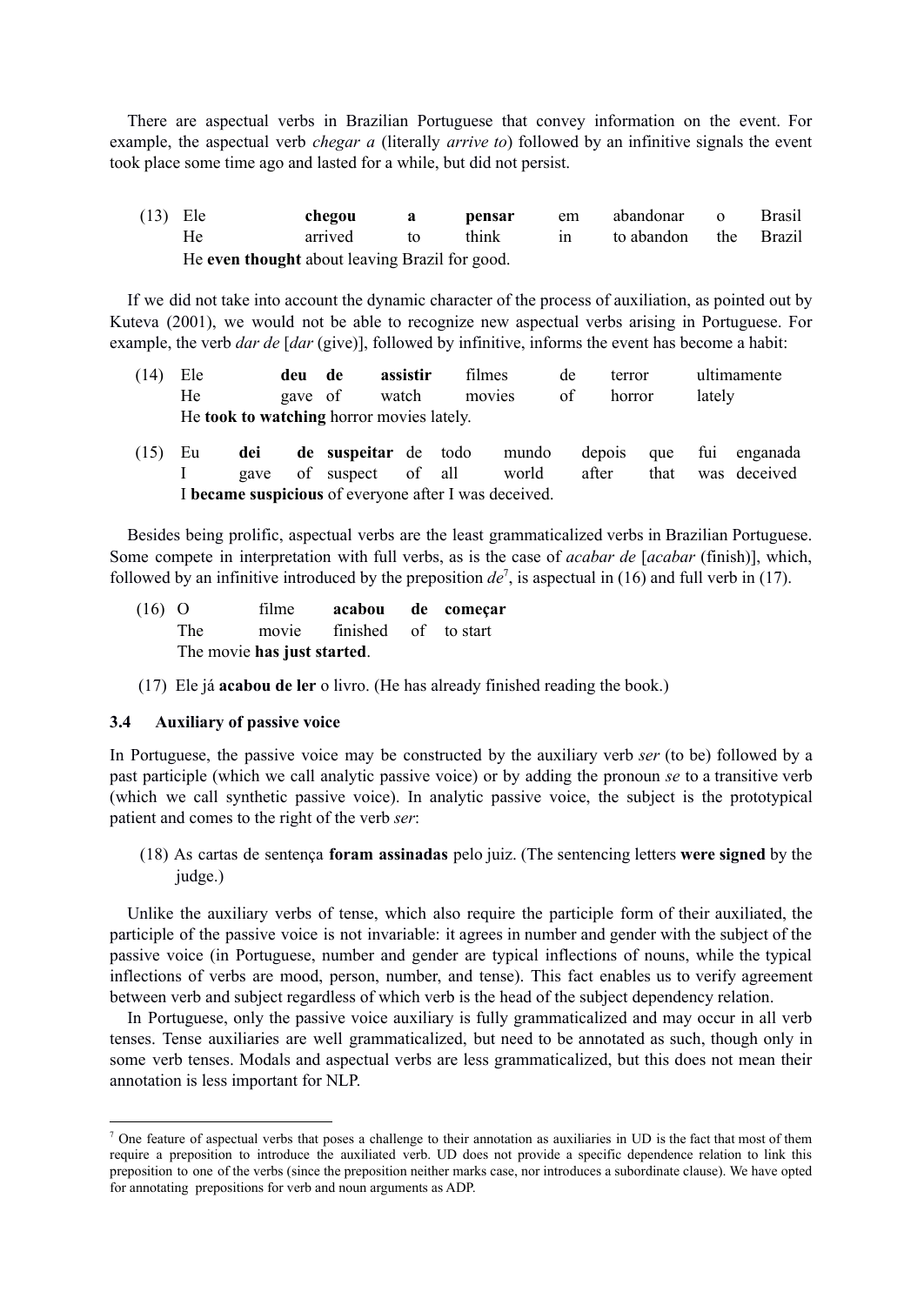#### **4 Auxiliaries in Natural Language Processing**

The different views among linguists on which verb categories can actually be considered auxiliary pose an additional challenge to model them for the purpose of annotation in NLP.

For syntactic annotation based on constituencies, the key issue is to decide which of the verbs in a verbal phrase is the head. For annotation based on dependencies, the decision encompasses which verb is head and which one is dependent, as well as which dependency relation links each of the verbs to the others.

In UD, there is a Part of Speech (Pos) tag for full verbs (VERB) and a PoS tag for auxiliary verbs (AUX). Its guidelines leave it up to each language to define which categories of auxiliaries will be annotated as AUX and which verbs are prototypically used in each category. UD basically recommends that the auxiliary verbs specified in the annotation guidelines should be highly grammaticalized in the language. This has encouraged very conservative decisions, so that not all languages annotate modality auxiliaries (modal verbs) and aspect auxiliaries (aspectual verbs), as they tend to be less grammaticalized than other auxiliaries.

Automatic identification of auxiliaries in Portuguese has already been focused on by Baptista et al. (2010), who consider an extensive list of over 26 auxiliary verbs; however, despite aiming at a dependency parser, the authors do not follow UD guidelines.

In Portuguese, one of the main probes for identifying the subject is through verb agreement. The verb holding verb inflections is thus a natural candidate to be the head of the **nsubj** relation. This has implications in cases where there are auxiliaries together with a full verb. In UD, once a verb is annotated as AUX, there is no possibility to annotate it as a head: it has to be dependent in an **aux** dependency relation. Only verbs annotated as VERB may be heads of dependency relations.

Therefore, when an auxiliary verb, annotated as AUX, happens to be the first in an auxilation chain, thus keeping the inflections, a direct dependency relation between the inflected verb and the subject is not annotated, which precludes easy extraction of subjects. Still, if a verbal auxiliation chain contains several verbs annotated as AUX, the distance between the subject and the head (full verb) is longer and, as the full verb is always in an infinite verb form, the main cue to verify agreement between subject and verb can be missed. Most importantly, once a verb annotated as AUX cannot be head in a dependency relation, this prevents annotating over-auxiliation, which is marked by the non-finite verb form required from an auxiliated by its auxiliary. This is a major drawback, implicating that rich morphological and syntactical information is left untapped for linguistic studies and NLP applications.

As far as we can see, there are three options to annotate auxiliation chains using dependency relations, which are illustrated in the three figures below.

Figure 2 shows annotation of all verbs with the PoS tag VERB, the first one being the head and the second one a dependent in a **xcomp** dependency relation, this annotation being iterated between the following verbs in the chain.



Figure 2: Annotation of inflected verb (auxiliary) as head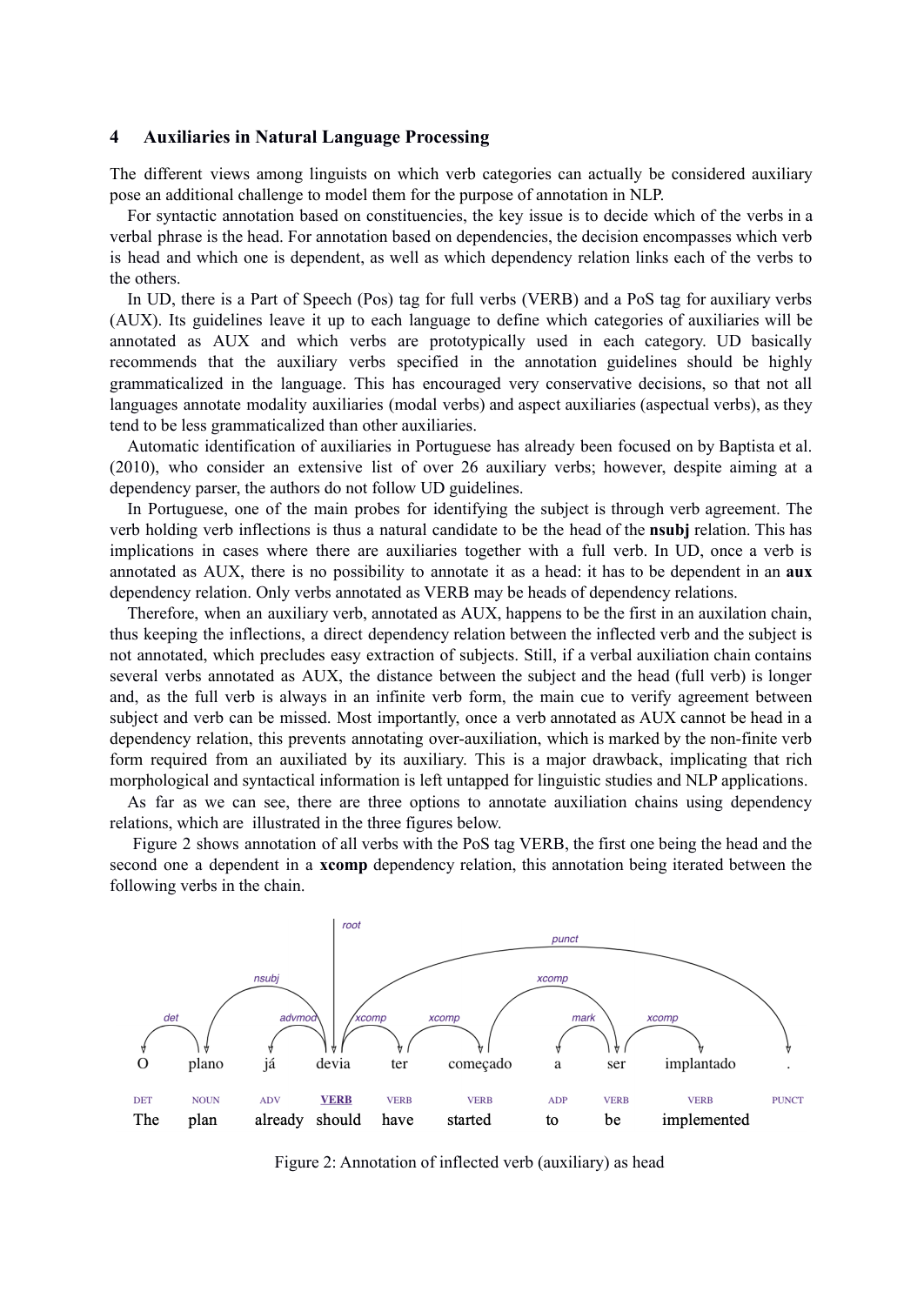Figure 3 shows annotation of the more grammaticalized verbs as AUX (tense and passive voice auxiliaries) and the less grammaticalized ones as VERB (modal and aspectual auxiliaries), obtaining a combination of dependency relations **aux** and **xcomp**.



Figure 3: Hybrid annotation of auxiliaries and auxiliated verbs

Figure 4 shows annotation of all verbs as AUX, except for the last one, which is a full verb and takes the root.



Figure 4: Annotation of (auxiliated) full verb as syntactic head

Annotation in Figure 2 is the most satisfactory as it tags all verbs alike, which is a better representation in the case of a chain, where one verb is concomitantly auxiliary to the following verb and auxiliated by the preceding one. Annotation in Figure 3 is less satisfactory; although it keeps the traditional annotation of more grammaticalized auxiliary verbs as AUX, it misses details regarding the syntactic relation between the verbs annotated as VERB and those annotated as AUX, such as the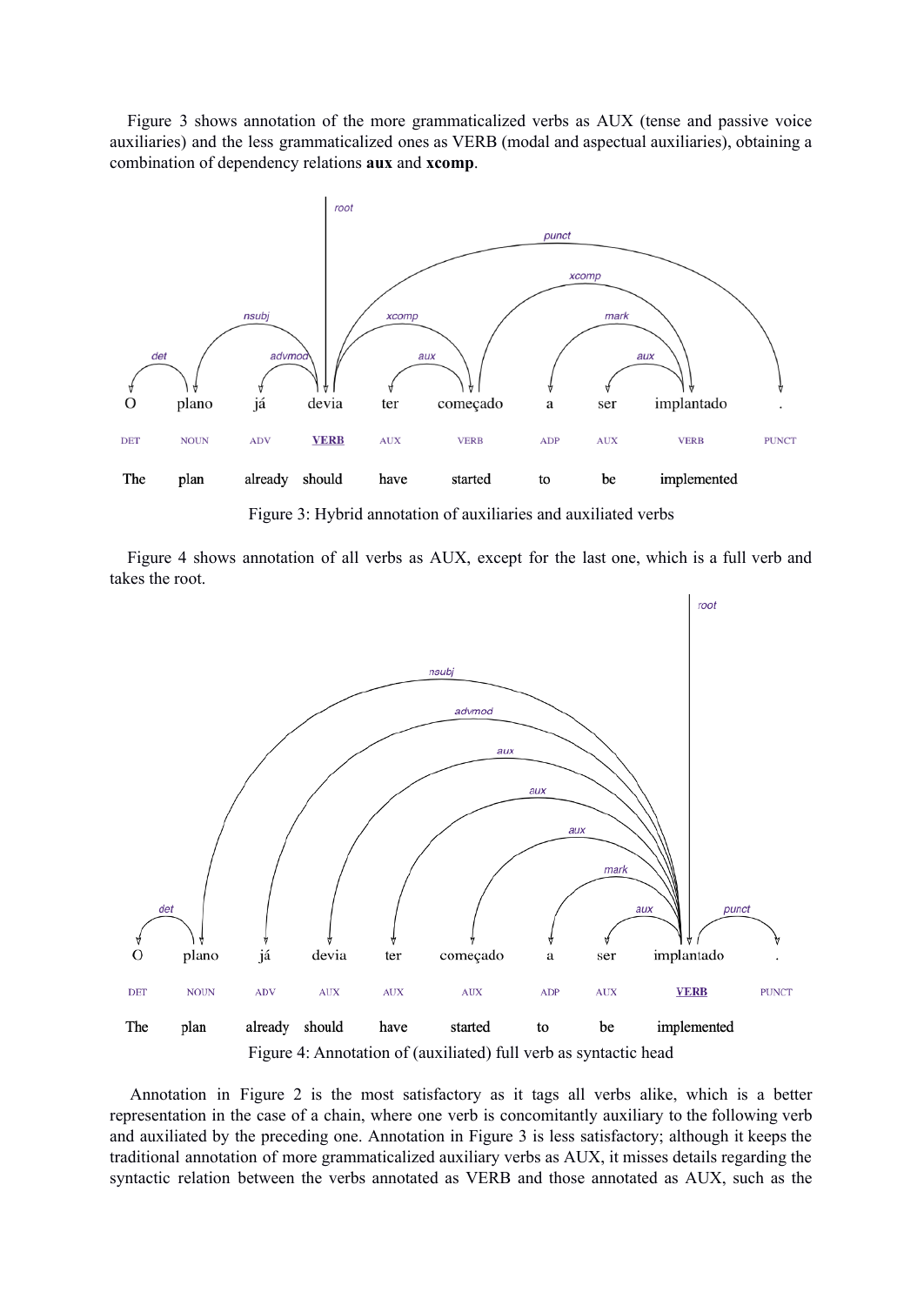requirement for an infinitive form after the aspectual verb *começado* (*started*). It also splits the verb chain into two xcomp relations. Annotation in Figure 4 is the least satisfactory of all, as it ignores the interdependence relationship between the verbs in a verbal chain and poses a problem regarding the distance between the verb holding inflections and the subject, assuming that the longer the distance is, the more difficult the task of subject detection becomes.

In order to find out which strategy is more suitable for machine learning, Lhoneux et al. (2020) compared two ways of annotating auxiliaries in UD: the auxiliary as head of its auxiliated (head left and dependent right) and the auxiliary as dependent on the auxiliated (head right and dependent left). They concluded that the information the annotation brings to the process depends on the machine learning modeling choices, and, therefore, if properly modeled, the same properties may be automatically acquired. Given that machine learning seems to deal equally well with both forms of annotation, we believe that it is preferable to choose a learning model based on what is desired to be learned rather than to choose a form of annotation based on what the available models can learn.

In Brazilian Portuguese auxiliary constructions, the inflectional head is an auxiliary and, for syntactic purposes, it is the head of the construction, as it must agree with the subject. In UD, however, when a verb is annotated as AUX, it becomes a dependent in a dependency relation **aux**, the head being another verb: a full verb or other auxiliary verb annotated as VERB if there is a chain. Moreover, UD defines AUX as a functional word and restricts its selection as head in a relation. This means that the phenomenon of over-auxiliation (one auxiliary modifying another) cannot be represented using AUX in UD.

From the perspective of semantic applications in NLP, treatment of auxiliaries and full verbs has important implications. Promoting the full verb to head is interesting to information extraction. Buiko et al (2009), for example, compared the effect of different dependency representations on information extraction and concluded that the *trimming* of auxiliary structures enhanced the event extraction results. The trimming of auxiliary structures is an operation that seeks to "prune the auxiliaries/modals as governors from the dependency graph and propagate the dependency relations of these nodes to the main verbs" (Buiko et al 2009). For temporal expression, aspectual and modal verbs are fundamental cues, as explained by Pustejovsky et al (2017) in their design of the TimeML model, aimed to extract time information on events. Modal verbs are also relevant cues for speculation detection, as explored for different domains in Ozgur & Radev (2009), Zhou et al. (2010), Sauri & Pustejovsky (2012), and Rivera Zavala & Martinez (2020).

Since an auxiliation chain has the same subject and refers to a same event, identifying them is productive for extraction tasks, even if auxiliaries are annotated as head or not, and even when there are other functions in between, such as adverbs and pronouns.

Three main arguments are worth summing up at this point:

- there is syntactic relationship between the auxiliaries of modality, tense, aspect and passive voice diathesis within a chain of over-auxiliation;
- verbs in a chain can be at the same time auxiliated by a verb and auxiliary to another one;
- the UD guidelines do not allow an auxiliary verb (considered a functional word) to be head of a dependency relation;

Bearing upon the above arguments, we believe the most productive way to annotate auxiliary verbs in UD is using the tag VERB and relating verbs to each other as open clausal complements (**xcomp**), this relation tag implicating they all have the same subject. Moreover, considering that modality, tense, aspectual and passive voice cues are relevant for many NLP applications, we propose to add a new annotation for this purpose at the morphological level: a feature called *AuxiliaryType*, with the initial values: Tense, Modality, Aspect, and Voice. Thus, regardless of whether the verbs that participate in the auxiliation chain have been annotated as AUX or as VERB, they will be identified at the feature level by the auxiliary function they perform within the chain. The absence of this feature means that the verb is not performing an auxiliary function within the chain and is therefore a full verb.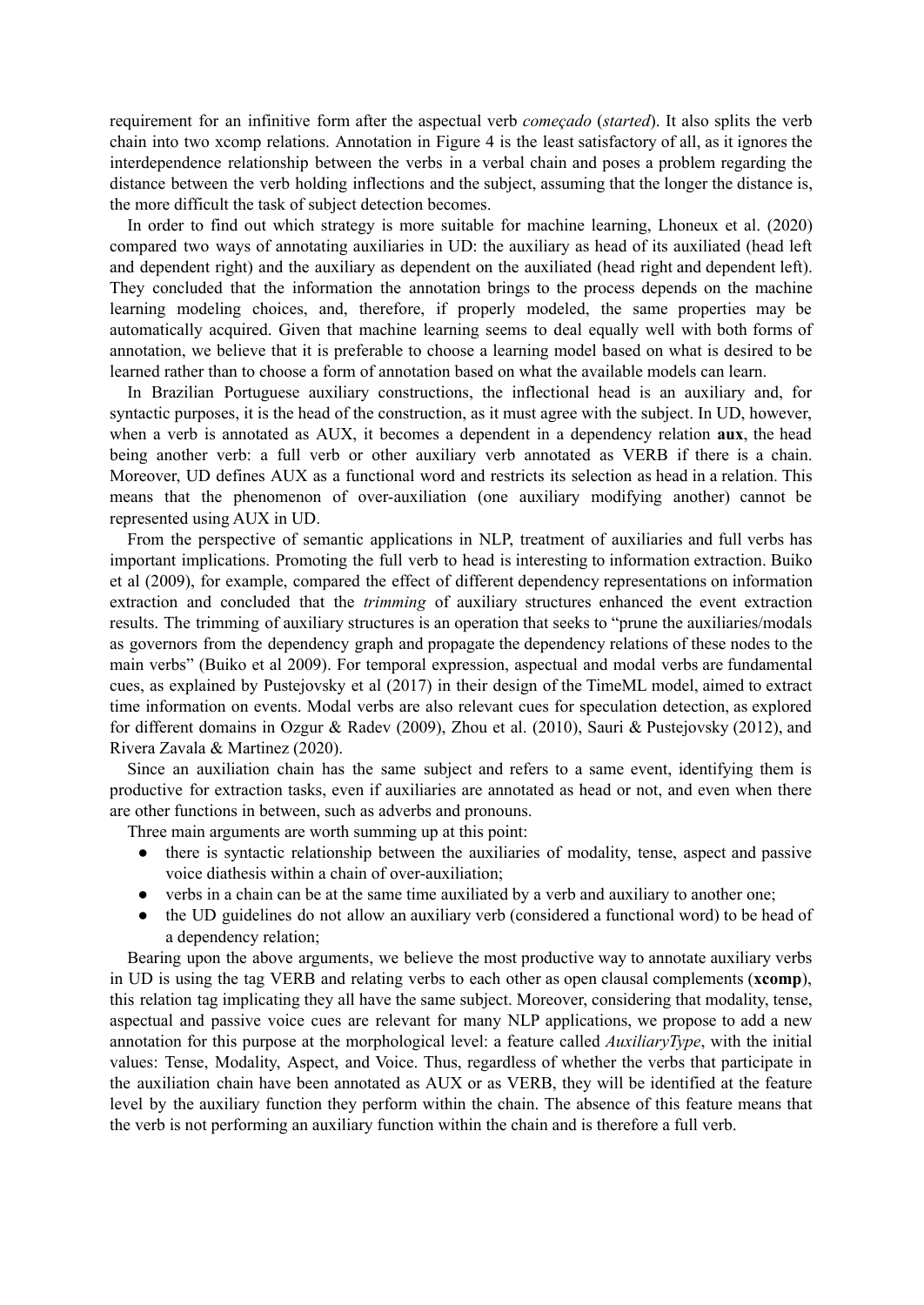Our proposal has a twofold impact:

- it allows treebanks with other annotation decisions for auxiliaries to reconcile their annotations by simply adding a feature to indicate auxiliary type (no alteration in annotation needed, but merely addition of features);
- it enables recovery of auxiliation chains, as a sequence of verbs and/or auxiliaries that present a value of AuxiliaryType and are followed by a verb with no value of AuxiliaryType (the full verb, which is the semantic head).

A further proposal is specifying Voice at the feature level. UD provides features to discriminate categories of Modality (Mood), Tense and Aspect. However, it has no feature to discriminate between categories of Voice (values: Passive, Agentive, Resultative, Causative, etc.). It would therefore also be desirable to create a Voice feature to complete the description of auxiliaries in UD morphology. This is particularly interesting because Voice is directly linked to the semantic role of the subject (Patient, Agent, Beneficiary, Cause, etc.), and this would favor other NLP semantic applications.

# **5 Final Remarks**

In this paper, we have discussed the annotation of auxiliary verbs under the UD model, using evidence from linguistic theory to reconcile different ways of annotating phenomena that share semantic similarity, but differ greatly in syntactic behaviour.

As we have argued in the preceding sections drawing on grammaticalization studies, auxiliary verbs are verbs in their own right, i.e., they are neither a closed class of words (they are open to new candidate forms to auxiliaries), nor are they a fully functional class of words (they can operate as full verbs themselves). Throughout this paper, we have put forward arguments in favour of annotating auxiliary verbs as heads in dependency relations whenever the inflected verb is an auxiliary verb, as in Portuguese auxiliary chains. Hence, our proposal is to leverage the role of auxiliary verbs in the syntax of the clause, both in determining the form of auxiliated verbs and establishing agreement with the subject.

We also proposed the inclusion of a new morphological feature, *AuxiliaryTyp*e, with the initial values of Tense, Modality, Aspect, and Voice. This way, we move towards standardizing UD auxiliaries annotation, enhancing comparability between languages. By annotating information on auxiliary function at feature level, we can reconcile our proposal to annotate auxiliaries with that of other languages that may have adopted other annotation strategies, either because their auxiliary verbs are not inflected, or because they have decided to privilege the semantic head in syntactic annotation.

#### **Acknowledgements**

Magali Duran and Thiago Pardo are grateful to The Center for Artificial Intelligence of the University of São Paulo (C4AI-[http://c4ai.inova.usp.br/\)](http://c4ai.inova.usp.br/), sponsored by IBM and FAPESP (grant#2019/07665-4). Adriana Pagano wishes to thank the National Council for Scientific and Technological Development (CNPq) for grant No. 310630/2017-7.

#### **References**

Anderson, Gregory D. S. 2006. *Auxiliary Constructions*. Oxford University Press.

- Baptista J., Mamede N., Gomes F. 2010. Auxiliary Verbs and Verbal Chains in European Portuguese. In: Pardo T.A.S., Branco A., Klautau A., Vieira R., de Lima V.L.S., eds. Computational Processing of the Portuguese Language. PROPOR 2010. *Lecture Notes in Computer Science*, vol 6001. Heidelberg: Springer. https://doi.org/10.1007/978-3-642-12320-7\_14
- Benveniste, Émile. 2006. Estrutura das Relações de Auxiliaridade. In: *Problemas de Linguística Geral II*. Campinas: Pontes, [1965], pp. 181-198.
- Buyko, E., Faessler, E., Wermter, J., & Hahn, U. (2011). Syntactic simplification and semantic enrichment-trimming dependency graphs for event extraction. *Computational Intelligence*, 27(4), 610–644. doi:10.1111/j.1467-8640.2011.0